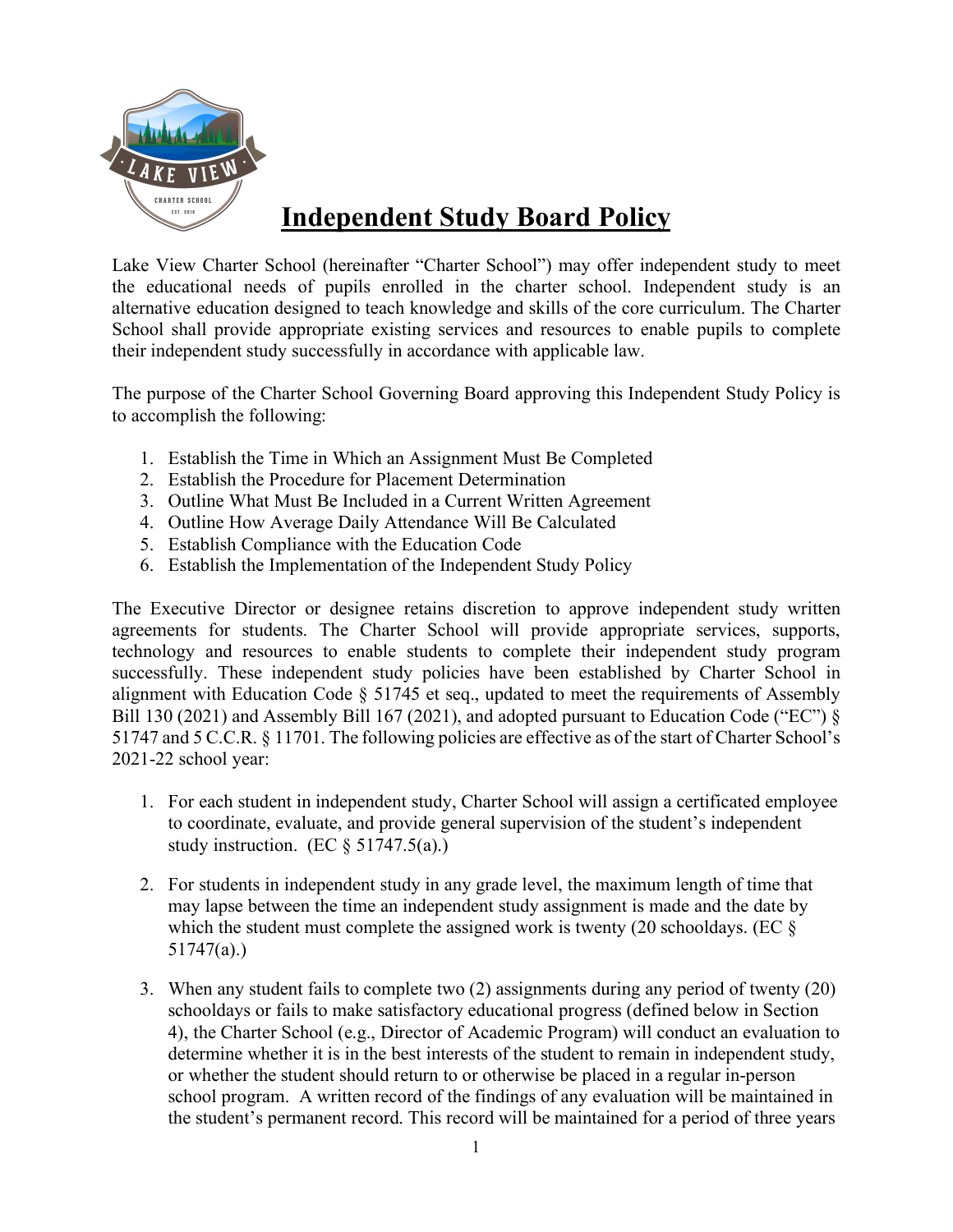from the date of the evaluation and if the student transfers to another California public school, the record will be forwarded to that school. § 51747(b).)

- 4. For purposes of conducting the evaluation in Section 3, a student is deemed to be making satisfactory educational progress if the student is on track to enter the next grade level at the completion of the current school year and/or progressing toward their goals pursuant to their individualized education program ("IEP"). The Executive Director or designee is responsible for making this determination based on all of the following indicators:
	- a. The student's achievement and engagement in the independent study program, as indicated by the student's performance on student-level measures of student achievement and student engagement set forth in EC  $\S$  52060(d)(4)-(5) (as described below):
	- o Pupil achievement and engagement, as measured by all of the following, as applicable:
		- Statewide assessments that are part of the California Assessment of Student Performance and Progress (a.k.a., "CAASPP", or any other subsequent assessment as certified by the state board of education);
		- The percentage of pupils that have successfully completed courses that satisfy the requirements for entrance to the University of California and California State University;
		- The percentage of pupils who have successfully completed courses that satisfy the requirements for career technical education sequences or programs that align with state board-approved career technical education standards and frameworks;
		- The percentage of pupils who have successfully completed both the university entrance and career technical courses specified above;
		- The percentage of English learner pupils who make progress toward English proficiency as measured by the English Language Proficiency Assessments for California ("ELPAC" or subsequent assessments of English proficiency certified by the state board);
		- The English learner reclassification rate;
		- The percentage of pupils who have passed an advanced placement exam with a score of "3" or higher; and
		- The percentage of pupils who demonstrate college preparedness pursuant to the Early Assessment Program (or any subsequent assessment of college preparedness).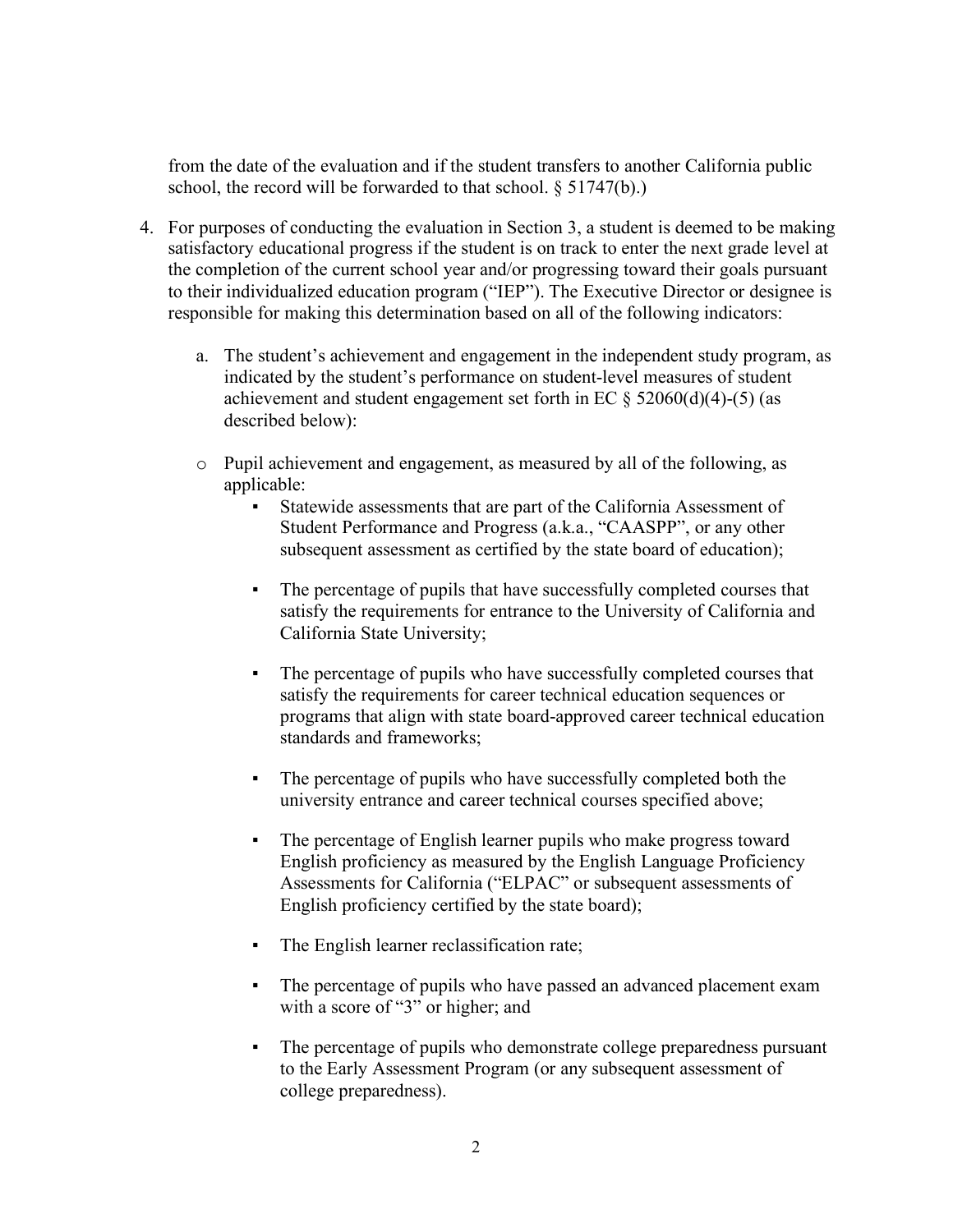- o Pupil engagement, as measured by all of the following, as applicable:
- o School attendance rates;
- o Chronic absenteeism rates;
- o Middle school dropout rates;
- o High school dropout rates; and
- o High school graduation rates.
- b. The completion of assignments, assessments, or other indicators that show the student is working on assignments.
- c. Learning required concepts, as determined by the supervising teacher.
- d. Progressing toward successful completion of the course of study or individual course, as determined by the supervising teacher. (EC § 51747(b)(2).)
- 5. Charter School will provide content to students aligned to grade level standards that is provided at a level of quality and intellectual challenge substantially equivalent to inperson instruction. For high schools, this shall include access to all courses offered by the local educational agency for graduation and approved by the University of California or the California State University as creditable under the A-–G admissions criteria. (EC § 51747(c).)
- 6. If a student does not generate attendance for more than three (3) schooldays or 60 percent of the instructional days in a school week, or 10 percent of required minimum instructional time over four continuous weeks of the school's approved instructional calendar, students found not participatory pursuant to EC § 51747.5 for more than the greater of three (3) schooldays or 60 percent of the scheduled days of synchronous instruction in a school month as applicable by grade span, or for students who are in violation of their independent study written agreement, Charter School shall:
	- a. Verify the student's current contact information;
	- b. Notify the student's parent or guardian of the student's lack of participation within one school day of the recording of a non-attendance day or lack of participation (e.g., via email, message, text, telephone, letter, etc.);
	- c. Reach out to the student directly and/or parent(s) or guardian(s), as well as health and social services as necessary, to determine the student's needs for reengagement; and
	- d. If the student has failed to complete two (2) assignments during any period of twenty (20) schooldays or is failing to make satisfactory educational progress as defined in Section 4 herein, the Charter School will schedule a pupil-parent-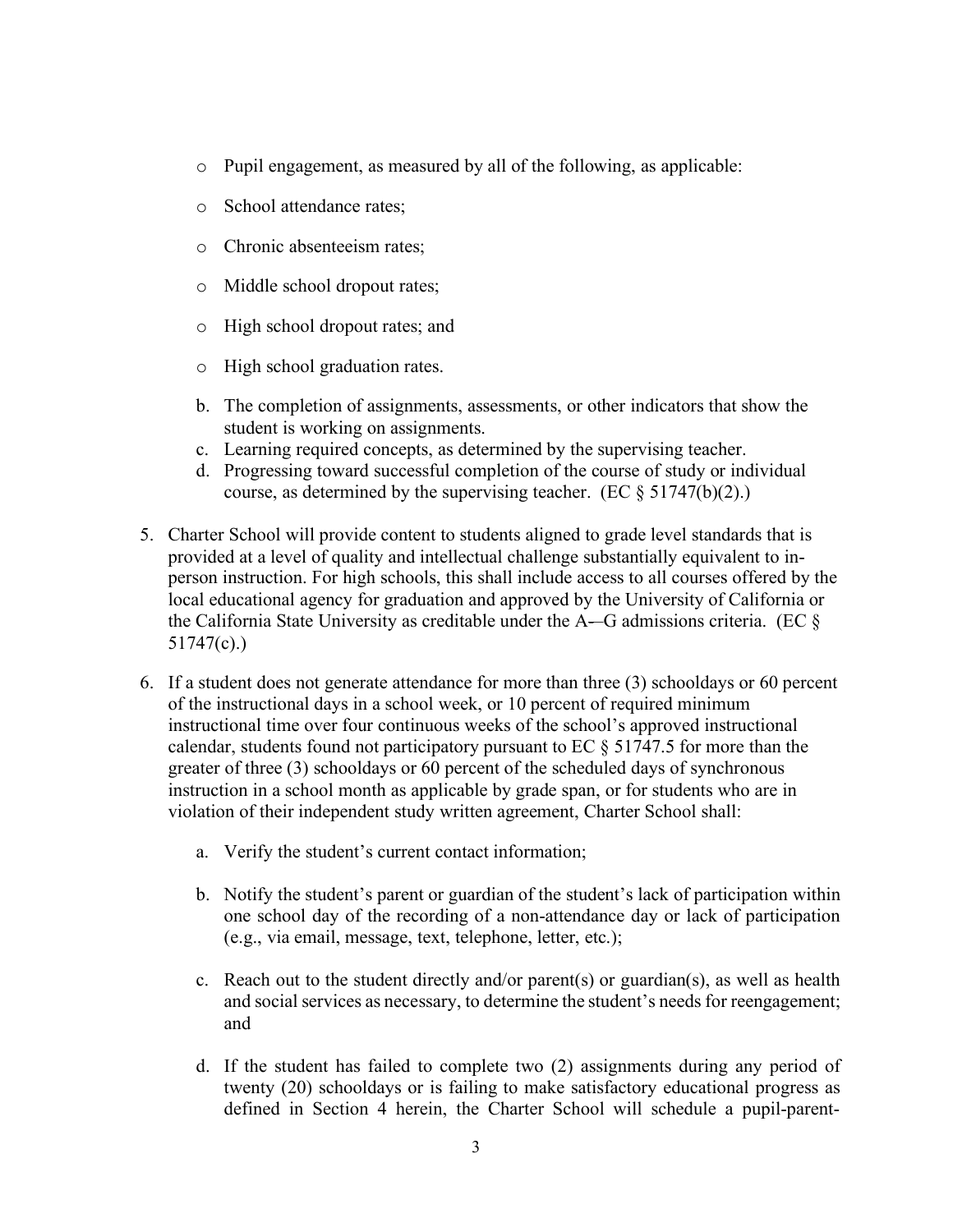educator conference (a meeting involving all individuals who signed the student's written agreement) to review the student's written agreement and reconsider the independent study program's impact on the student's achievement and well-being. (EC § 51747(d).)

7. Based on each student's grade level, Charter School will schedule and offer opportunities for synchronous instruction and daily live interaction at least as frequently as set forth in subsections a-c below. (EC  $\S 51747(e)$ .)

"Live interaction" means interaction between the student and Charter School staff, and may include peers, to maintain school connectedness. Examples of live interaction include check-ins, progress monitoring, provision of services, and instruction, and live interaction can be in-person or in the form of internet or telephonic communication.

"Synchronous instruction" means classroom-style instruction, designated small-group instruction, or one-on-one instruction delivered in person or in the form of internet or telephonic communication by, a certificated teacher employed by the local educational agency and involving live two-way communication. (EC § 51745.5.)

- a. For students in grades TK-3, inclusive, the Charter School will offer opportunities for daily synchronous instruction
- b. For students in grades 4-8, inclusive, the Charter School will offer opportunities for weekly synchronous instruction and for daily live interaction.
- c. For students in grades 9-12, inclusive, the Charter School will offer opportunities for weekly synchronous instruction.

Charter School will document each student's participation in live interaction and synchronous instruction pursuant to EC § 51747 on each school-day, as applicable, in whole or in part, for which live interaction or synchronous instruction is provided as part of the independent study program. A student who does not participate in scheduled live interaction or synchronous instruction on a school day shall be documented as nonparticipatory for that school day for purposes of pupil participation reporting and tiered reengagement pursuant to EC § 51747. (EC § 51747.5(c).)

- 8. A student's parent or guardian may request their student return to in-person instruction from independent study by making a written request to the Executive Director or their assigned teacher of record. If there is such a request, Charter School will offer to help the student enroll in the in-person program offered by their district of residence within five (5) schooldays. (EC  $\S$  51747(f).)
- 9. A current written independent study agreement for each independent study student will be maintained on file. Each written agreement will contain the following: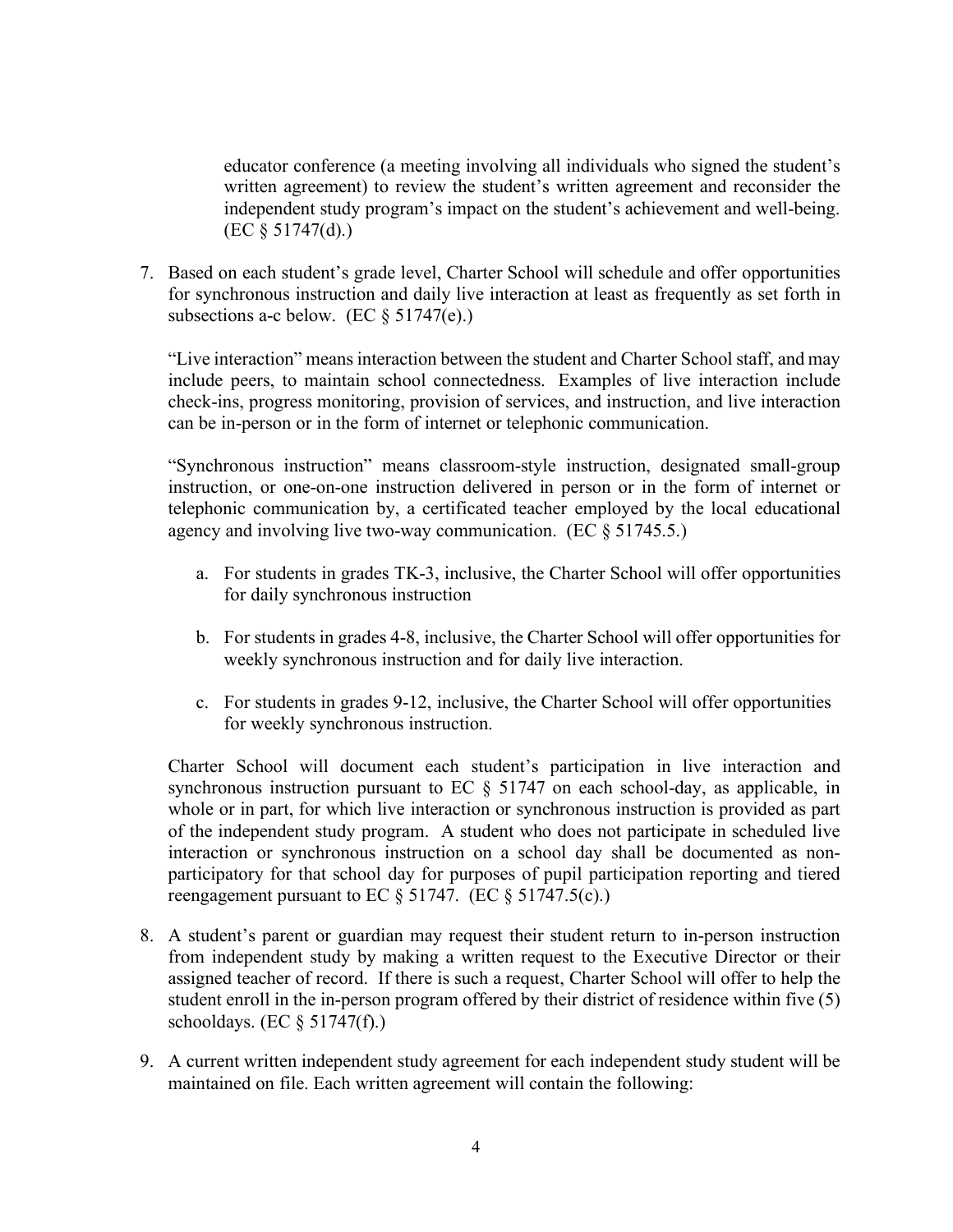- a. The manner, time, frequency, and place for submitting a student's assignments, for reporting the student's academic progress, and for communicating with a student's parent or guardian regarding a student's academic progress.
- b. The objectives and methods of study for the student's work, and the methods used to evaluate that work.
- c. The specific resources, including materials and personnel, which will be made available to the student. These resources will include confirming or providing access to all students to the connectivity and devices adequate to participate in the educational program and complete assigned work.
- d. A statement of the policies adopted herein regarding the maximum length of time allowed between the assignment, the level of satisfactory educational progress, and the number of missed assignments allowed prior to an evaluation of whether or not the student should be allowed to continue in independent study.
- e. The duration of the independent study agreement, including beginning and ending dates for the student's participation in independent study under the agreement. No independent study agreement will be valid for any period longer than one school year.
- f. A statement of the number of course credits or, for the elementary grades, other measures of academic accomplishment appropriate to the agreement, to be earned by the student upon completion.
- g. A statement detailing the academic and other supports that will be provided to address the needs of students who are not performing at grade level, or need support in other areas, such as English learners, individuals with exceptional needs in order to be consistent with the student's IEP or plan pursuant to Section 504 of the federal Rehabilitation Act of 1973 (29 U.S.C. Sec. 794), students in foster care or experiencing homelessness, and students requiring mental health supports.
- h. The inclusion of a statement in each independent study agreement that independent study is an optional educational alternative in which no student may be required to participate. In the case of a student who is referred or assigned to any school, class or program pursuant to EC § 48915 or 48917, the agreement also will include the statement that instruction may be provided to the student through independent study only if the student is offered the alternative of classroom instruction. (EC  $\S 51747(g)$ .)
- i. Charter School will comply with the signature requirements for independent study written agreements set forth in EC  $\S 51747(g)(9)$ , including: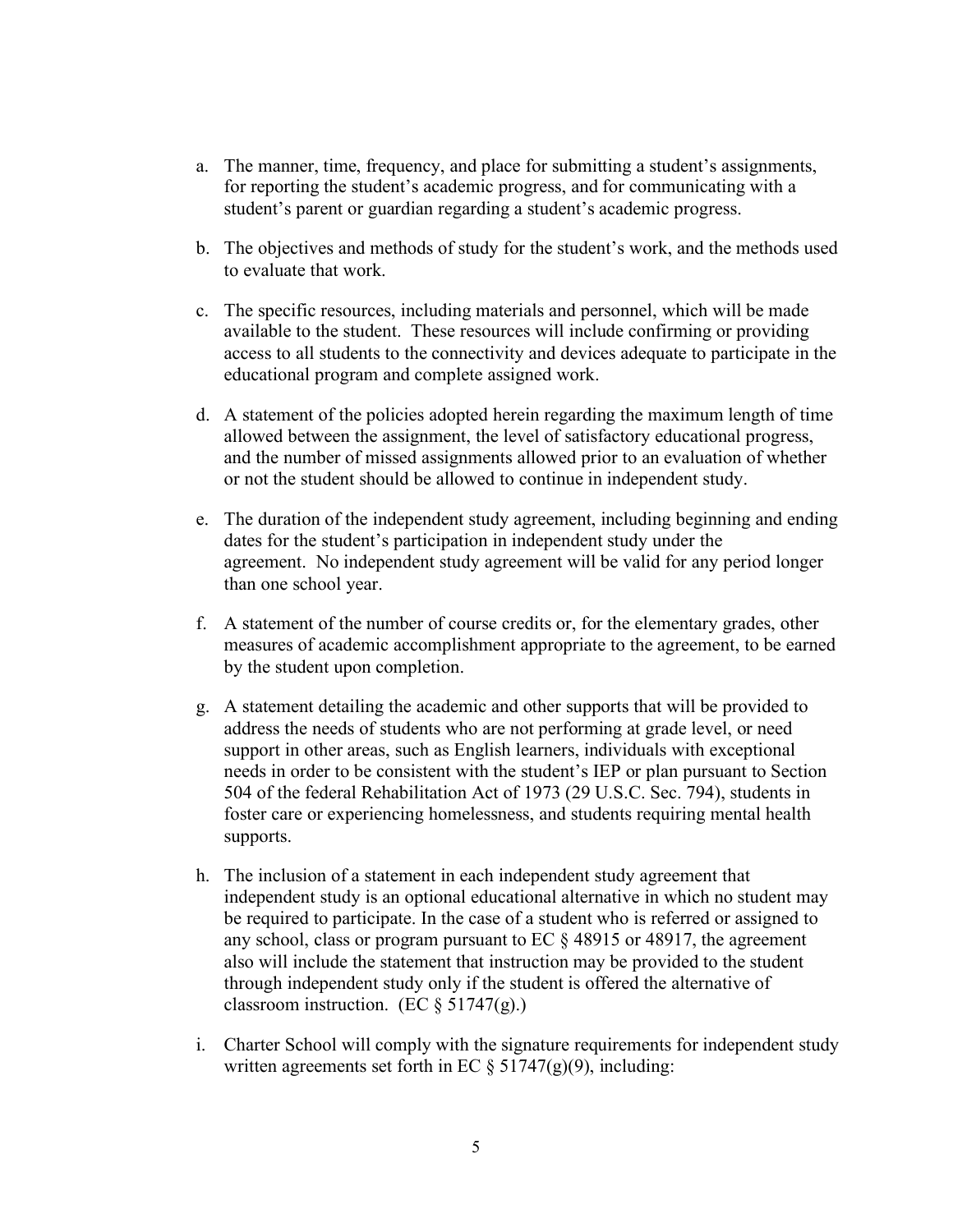- i.For the 2021-22 School Year Only: Charter School will obtain a signed written agreement for an independent study program of any length of time from the student, or the student's parent or legal guardian if the student is less than 18 years of age, the certificated employee who has been designated as having responsibility for the general supervision of independent study, and all persons who have direct responsibility for providing assistance to the student no later than 30 days after the first day of instruction in an independent study program or October 15, whichever date comes later.
- ii.Beginning in 2022-23 School Year and Thereafter (Must Obtain Signatures Before Independent Study Instruction): Each independent study agreement will be signed, prior to the commencement of independent study, by the student, the student's parent, legal guardian, or care giver, if the student is less than 18 years of age, the certificated employee who has been designated as having responsibility for the general supervision of independent study, and all persons who have direct responsibility for providing assistance to the student. For purposes of this paragraph, "care giver" means a person who has met the requirements of Part 1.5 (commencing with Section 6550) of the Family Code.
- j. Upon the request of the parent or guardian of a student, before signing a written agreement pursuant to EC § 51747, the Charter School will conduct a telephone, videoconference, or in-person pupil-parent-educator conference or other school meeting during which the student, parent or guardian, and, if requested by the student or parent, an education advocate, may ask questions about the educational options, including which curriculum offerings and nonacademic supports will be available to the student in independent study, before making the decision about enrollment or disenrollment in the various options for learning. (EC § 51747(h)(2).)

Additional Independent Study Requirements:

- a. Charter School will not provide any funds or other thing of value to the student or his or her parent or guardian that a school district could not legally provide to a similarly situated student of the school district, or to his or her parent or guardian. (EC  $\S$  51747.3(a).)
- b. No student with exceptional needs, as defined in EC  $\S$  56026, may participate in independent study unless the student's IEP specifically provides for that participation. (EC  $\S$  51745(c).)